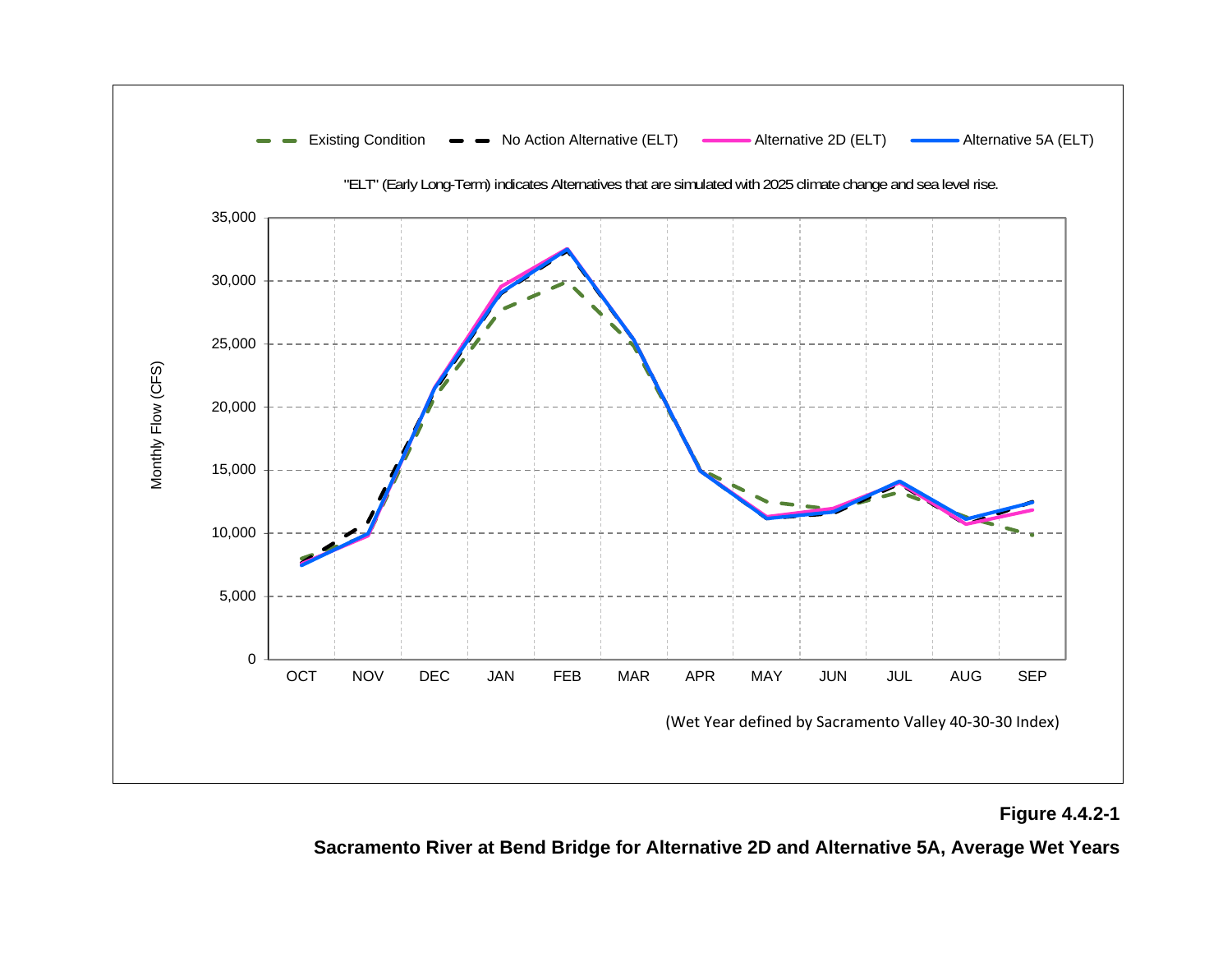

## **Figure 4.4.2-2**

**Sacramento River Flow at Bend Bridge for Alternative 2D and Alternative 5A, Long-Term Average**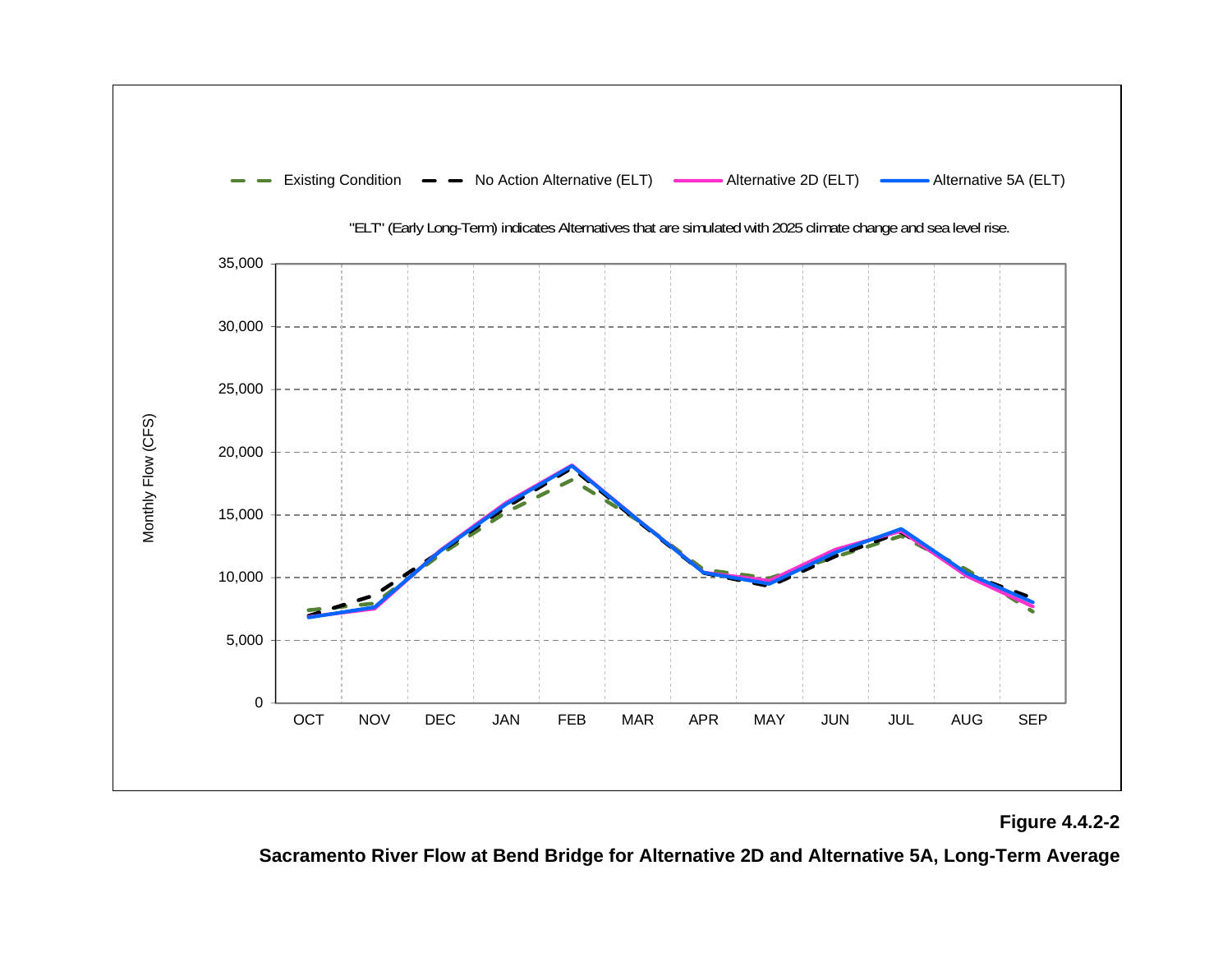

**Figure 4.4.2-3 Sacramento River Flow at Freeport for Alternative 2D and Alternative 5A, Average Wet Years**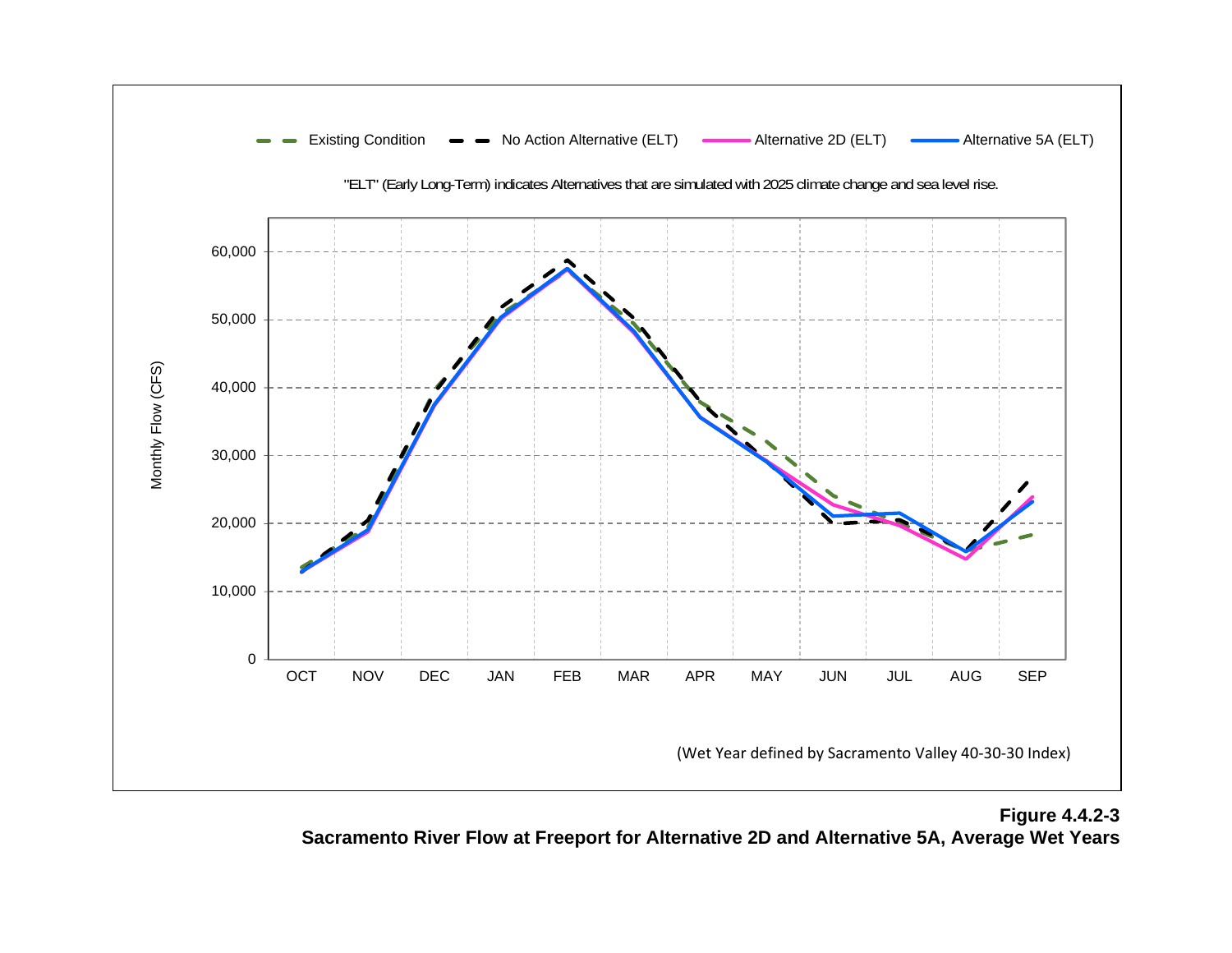

**Figure 4.4.2-4 Sacramento River Flow at Freeport for Alternative 2D and Alternative 5A, Long-Term Average**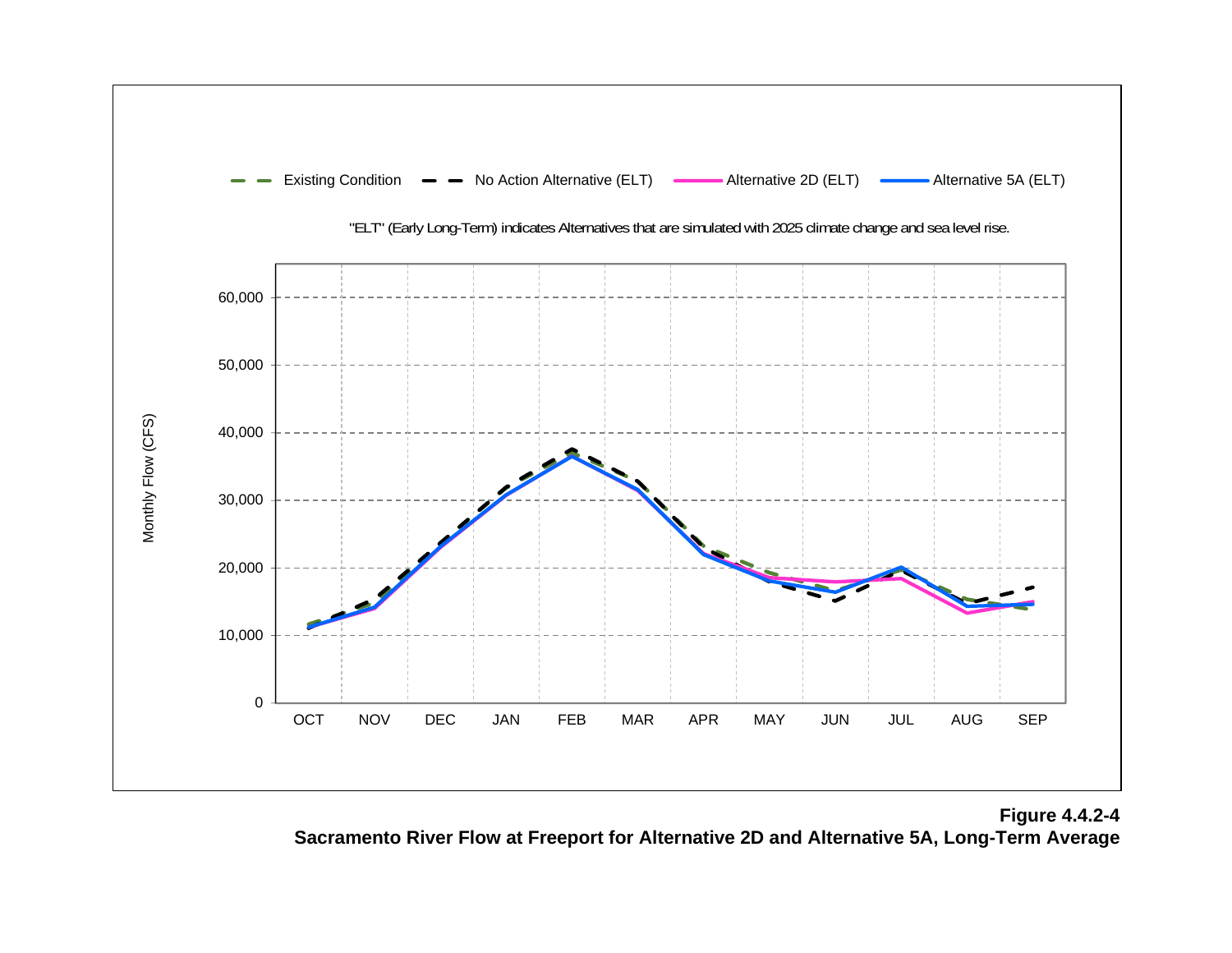

**Figure 4.4.2-5 San Joaquin River Flow at Vernalis for Alternative 2D and Alternative 5A, Average Wet Years**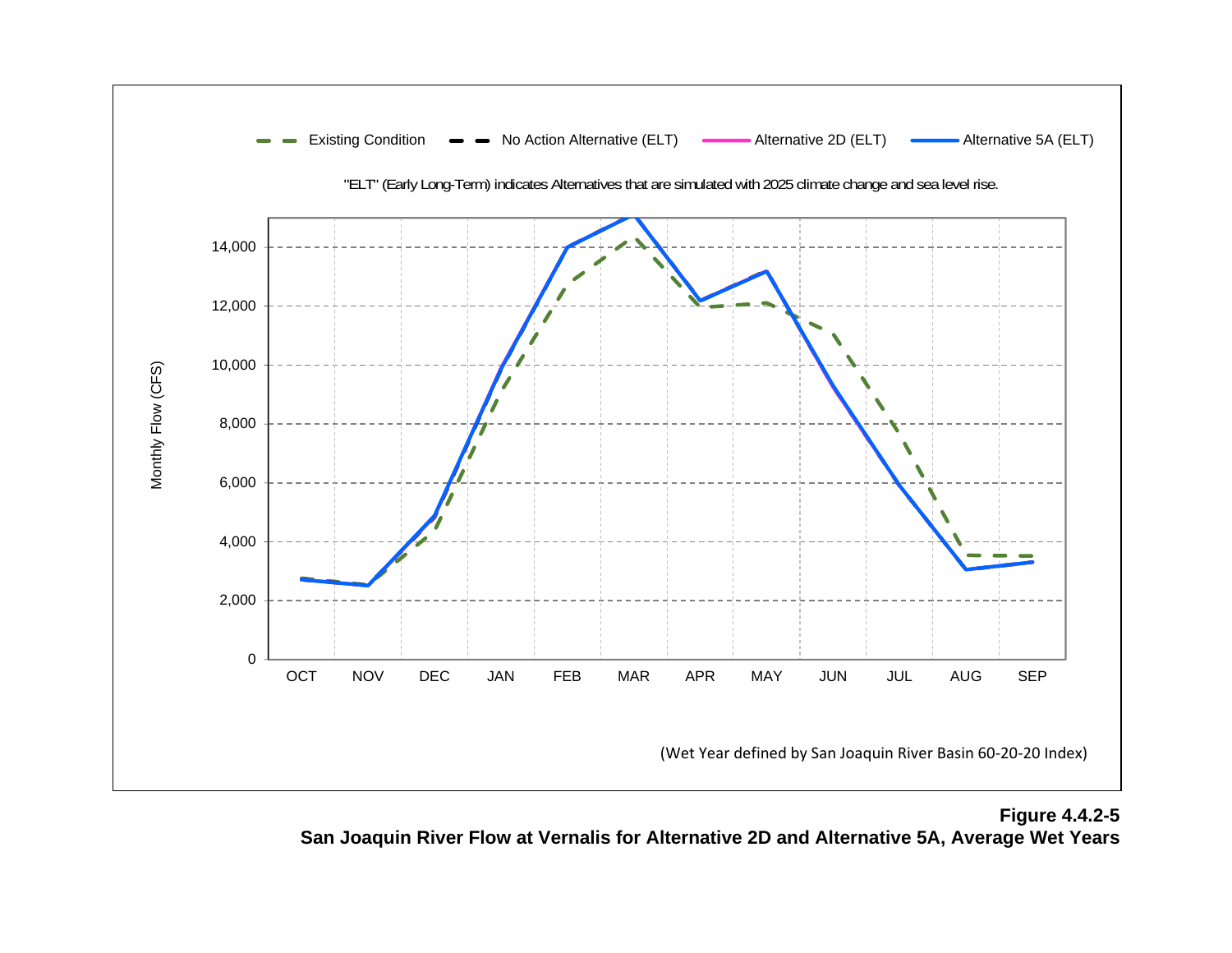

**Figure 4.4.2-6 San Joaquin River Flow at Vernalis for Alternative 2D and Alternative 5A, Long-Term Average**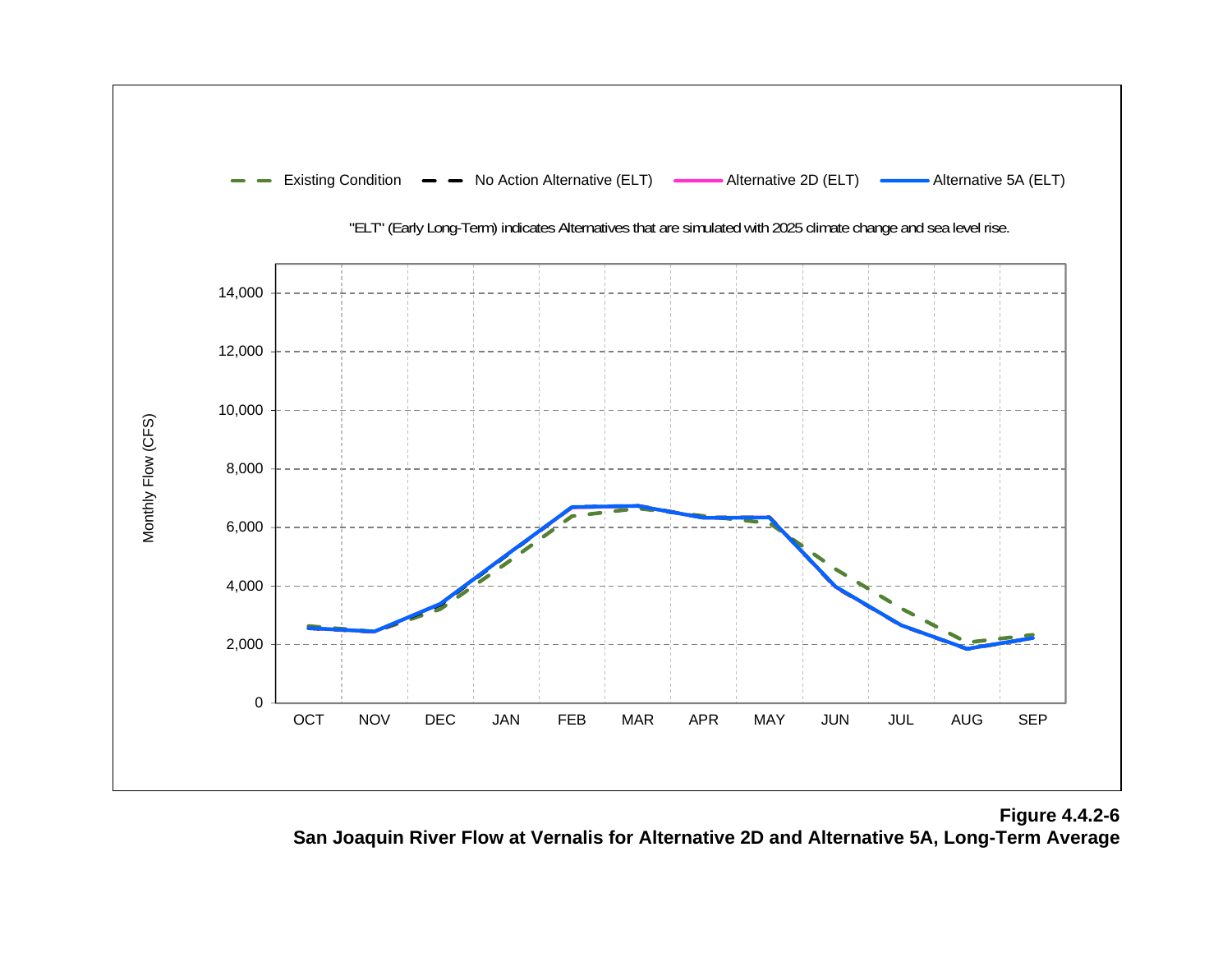

## **Figure 4.4.2-7 Sacramento River Flow downstream of North Delta Intakes for Alternative 2D and Alternative 5A, Average Wet Years**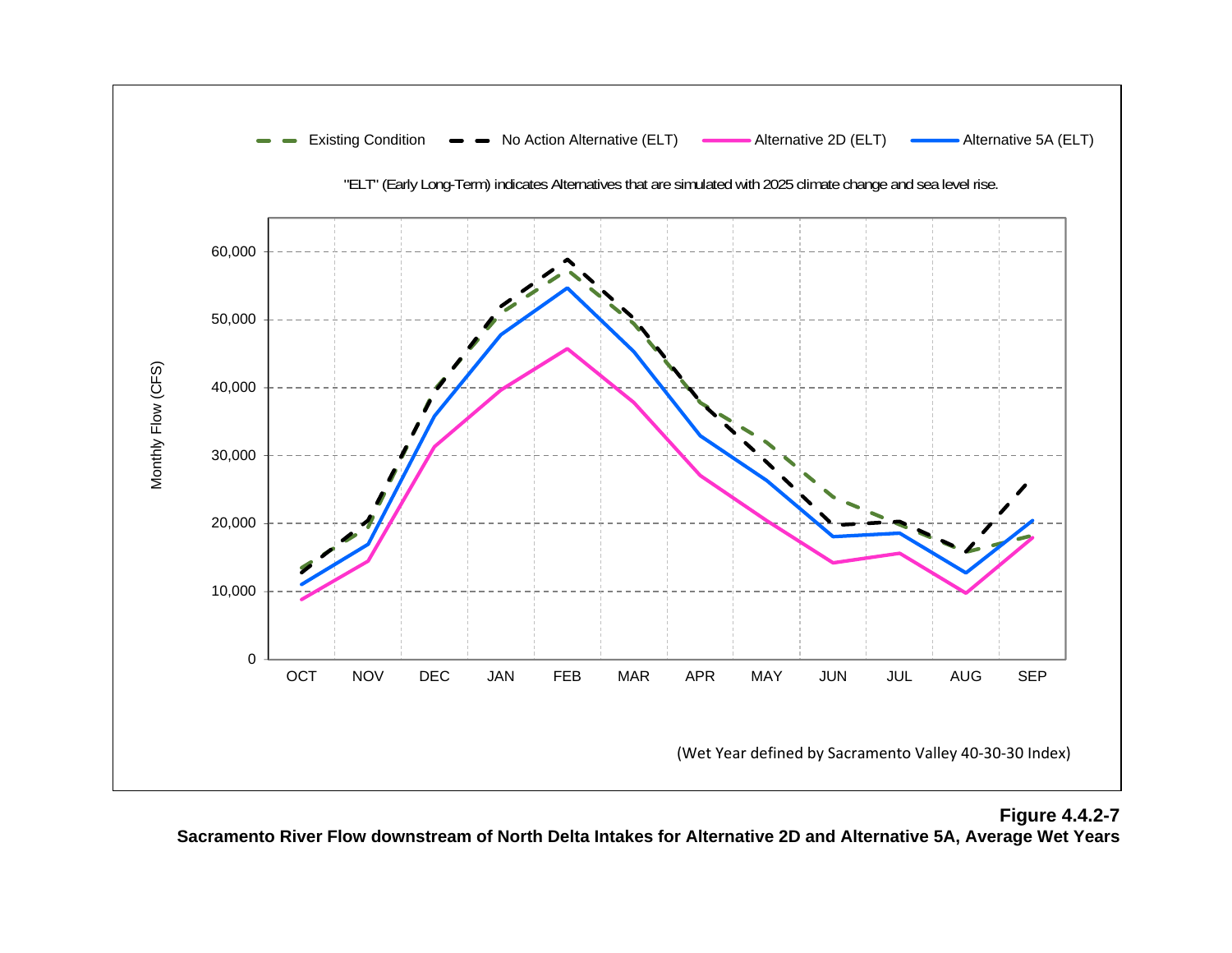

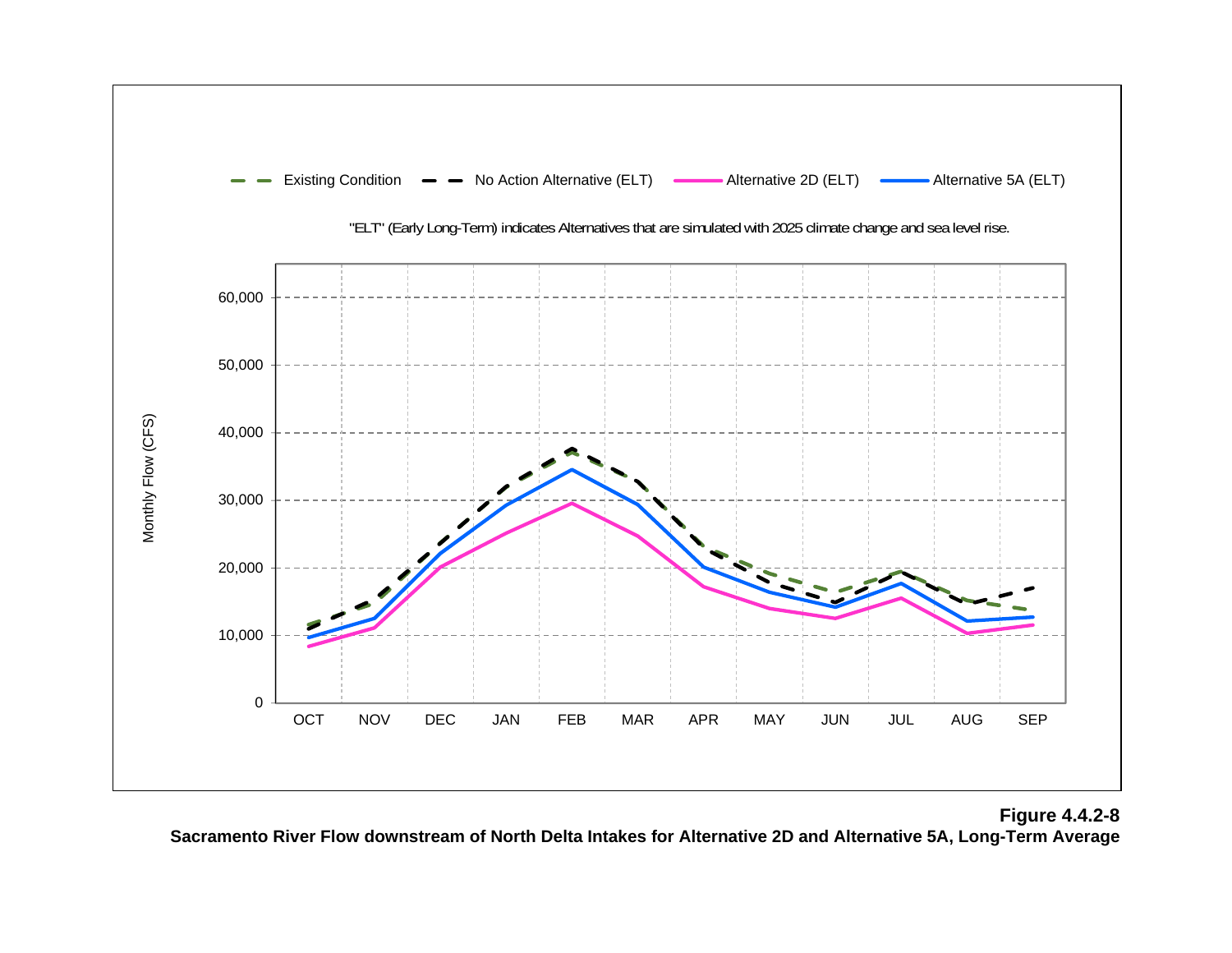

**Figure 4.4.2-9 Trinity River Flow below Lewiston Dam for Alternative 2D and Alternative 5A, Average Wet Years**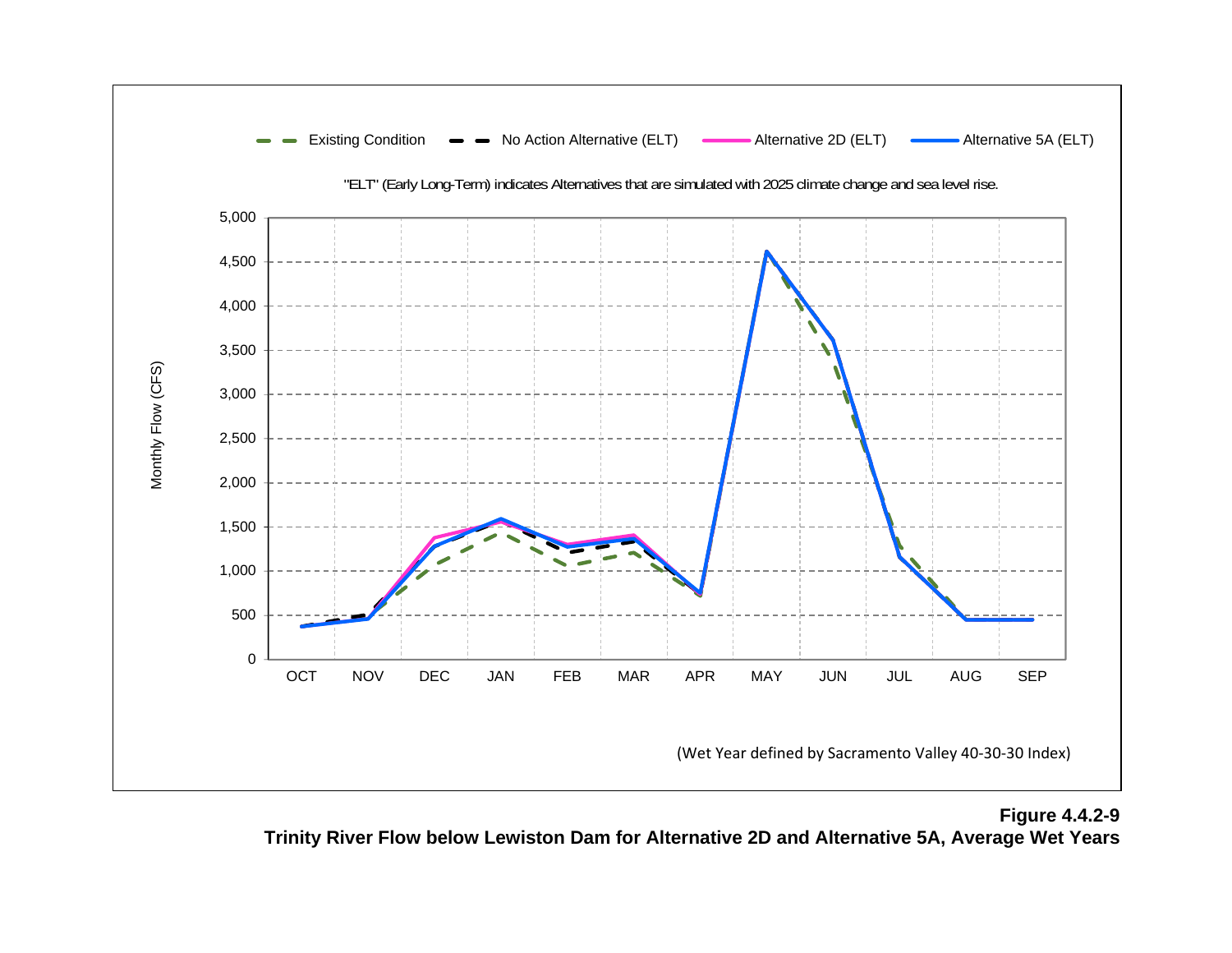

**Figure 4.4.2-10 Trinity River Flow below Lewiston Dam for Alternative 2D and Alternative 5A, Long-Term Average**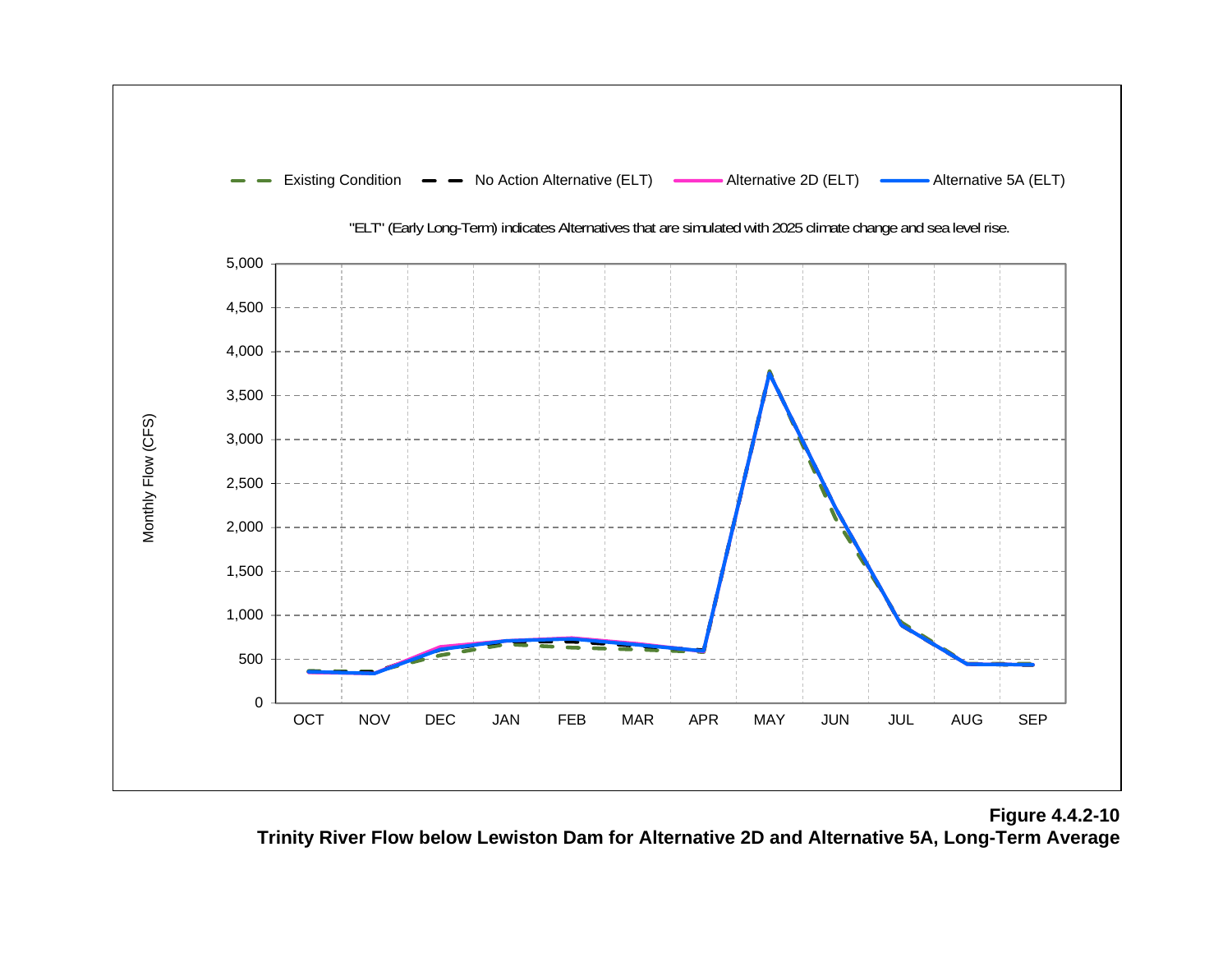

**Figure 4.4.2-11 American River Flow below Nimbus Dam for Alternative 2D and Alternative 5A, Average Wet Years**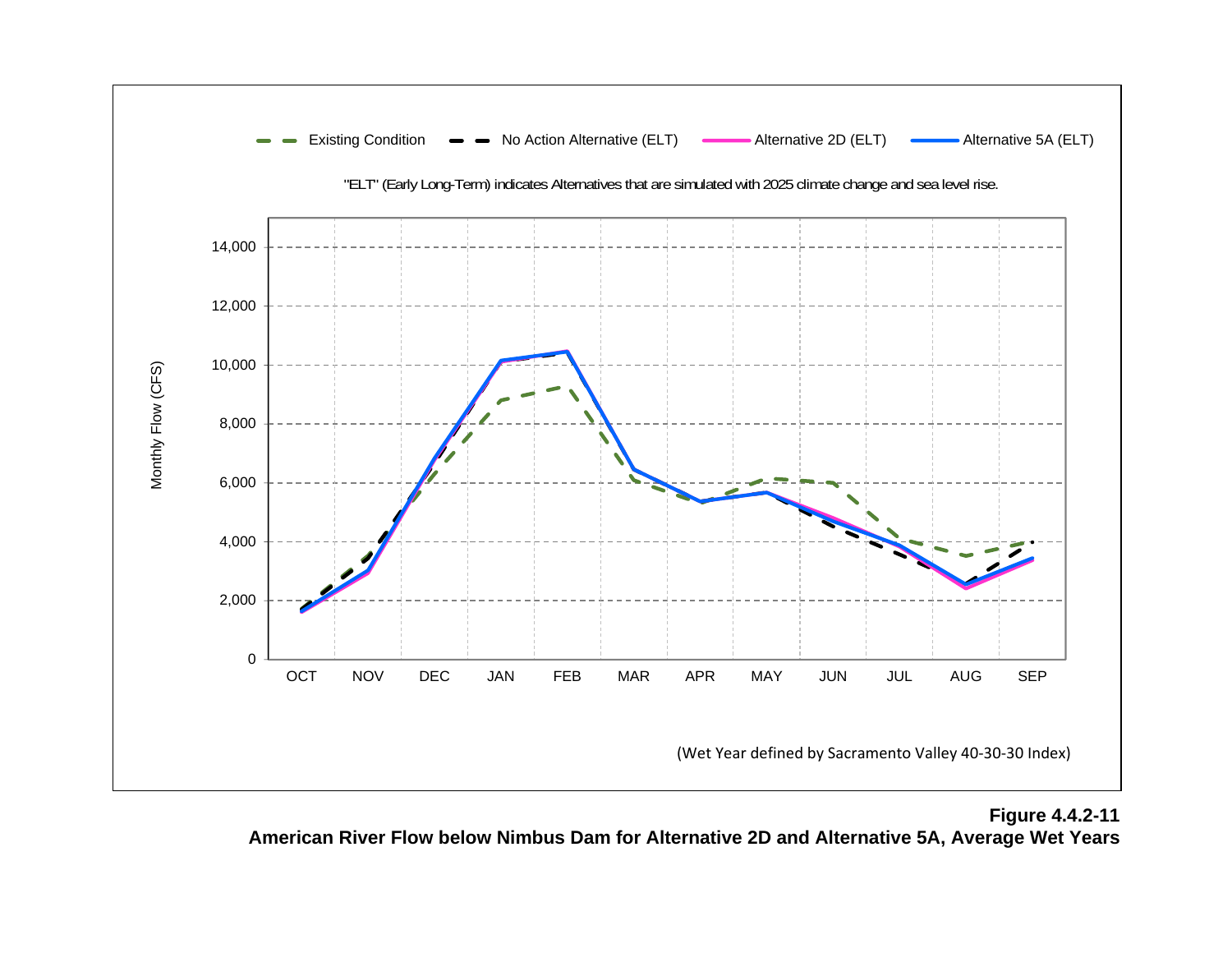

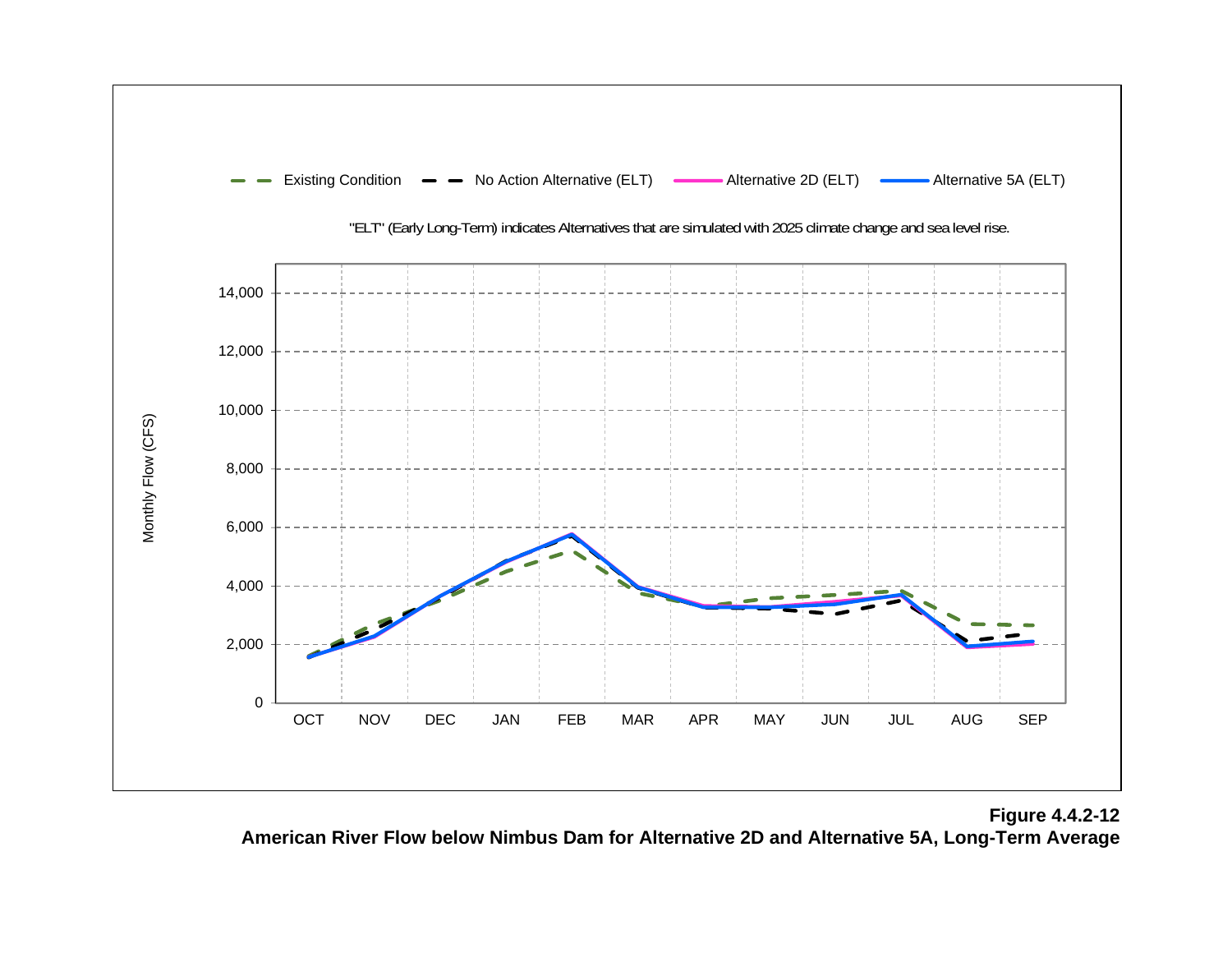

**Figure 4.4.2-13 Feather River Flow at Thermalito Dam for Alternative 2D and Alternative 5A, Average Wet Years**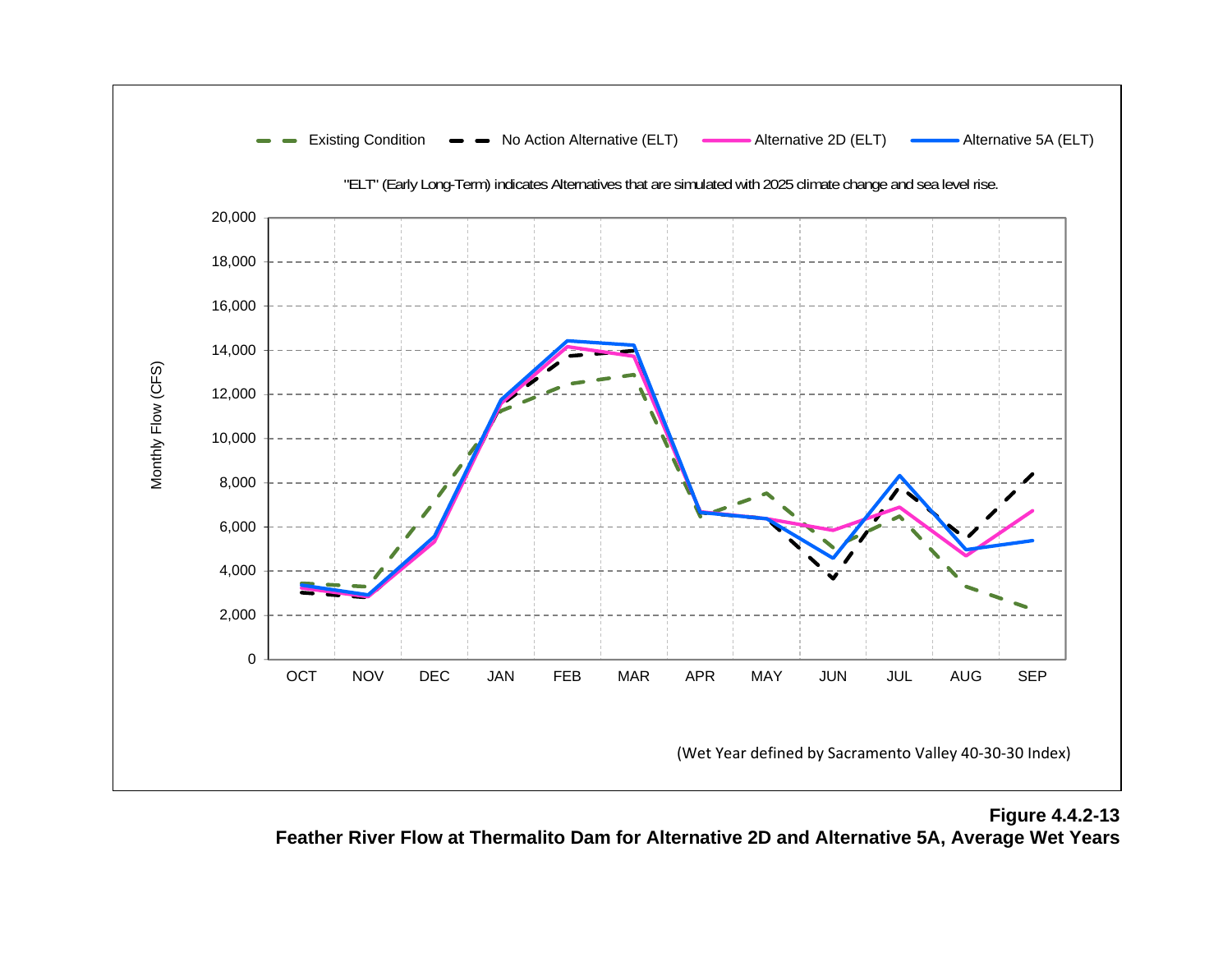

**Figure 4.4.2-14 Feather River Flow at Thermalito Dam for Alternative 2D and Alternative 5A, Long-Term Average**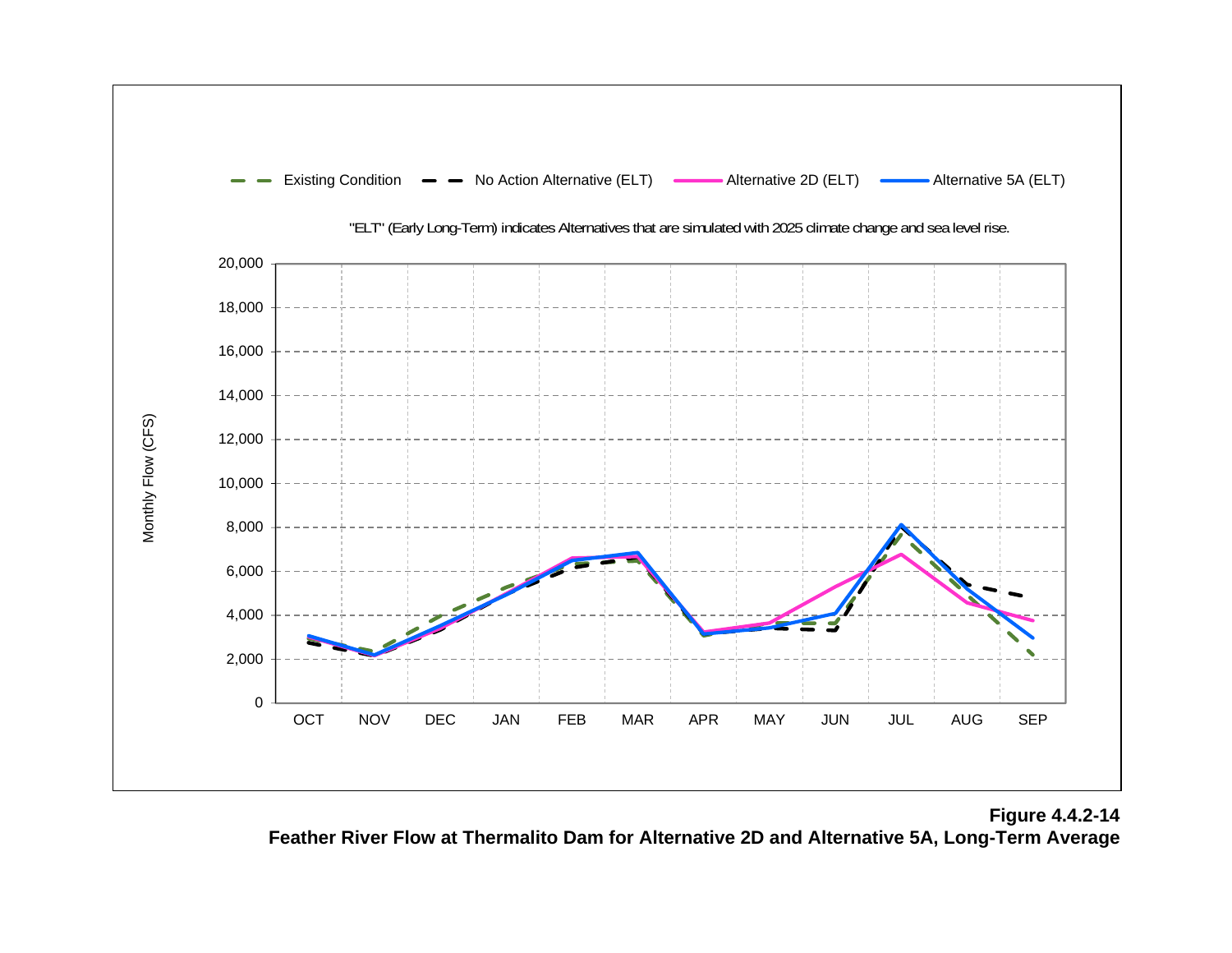